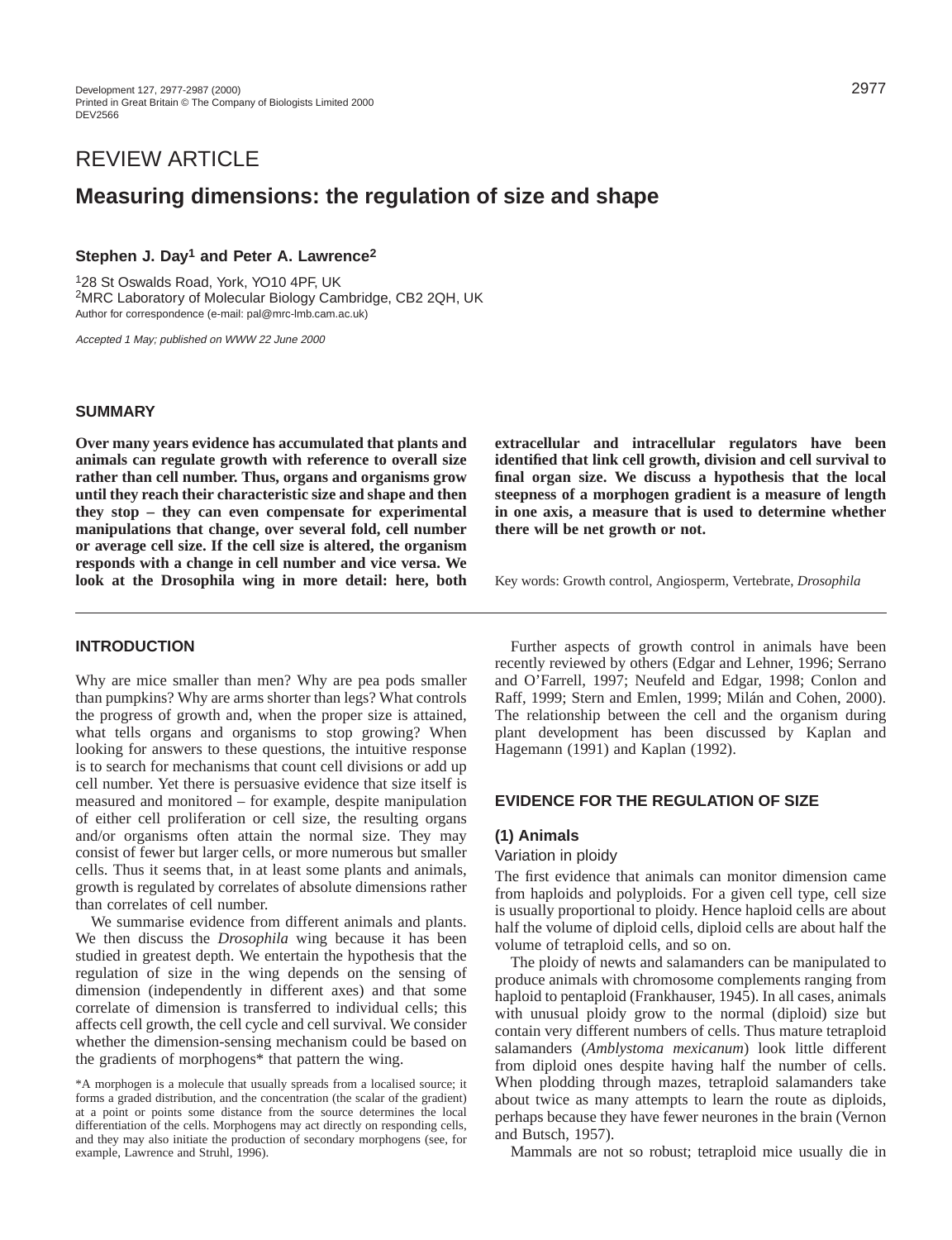Fig. 1. Pattern can be conserved independently of cell size and number. (A,B) Two *Drosophila* embryos at the blastoderm stage. We see the 7 stripes of nuclei expressing the *fushi tarazu* gene. (A) The cell density is much reduced over the normal and average width of the stripes is only 1.7 cells (the wild-type stripes average 3.3 cells). (B) The cell density is much increased over the wild type (each stripe averages 5.7 cells). In both embryos, the dimensions and positions of the stripes are normal. (diagrams drawn from data and photographs of Sullivan, 1987). (C-E) Wing imaginal discs in which the cell density of the posterior compartments has been manipulated. There is no change in the shape and size of the compartments or the wing. The posterior compartments have been independently marked (not shown) and the interface



between A and P cells accurately drawn with a dotted line. C is entirely wild type. In the P compartment, D has many more and E many fewer cells than normal. In the A compartment, D and E have normal cell densities (from Neufeld et al., 1998).

utero. However, they compensate for the larger size of their cells by a reduction in cell number. Tetraploid foetuses are about 85% the size of similar-stage diploid foetuses but have about 40% as many cells (Henery et al., 1992). But after birth, these mechanisms seem not to operate in mammals. Indeed there is some counter evidence: Mammalian  $p27^{Kip1}$  ( $p27$ ) is an inhibitor of the cyclin D- and cyclin E-associated kinases which are required for entry into S phase. Knockout mice that lack p27 are born normally sized, but subsequently grow considerably larger than littermates (Fero et al., 1996; Kiyokawa et al., 1996; Nakayama et al., 1996). The increase is a result of increased cell proliferation, presumably due to a reduction in the efficiency of the mechanisms that prevent the  $G_1-S$  transition. In these knockout mice, increased cell proliferation does *not* result in a compensatory decrease in cell size.

In *Drosophila* the growth and final size of diploid/haploid mosaics is about normal (Santamaria, 1983), the haploid regions of such flies containing more numerous but smaller cells. This kind of compensation can occur at various stages of development; for example, in young embryos there are seven stripes of pair-rule gene expression that are evenly spaced and of about the same width. If the cell sizes are varied, the width and spacing of the stripes are unchanged, as if 'painted' on the embryo according to position only (Sullivan, 1987; Fig. 1A,B).

The ploidy of *Drosophila* cells can be increased by loss of function of the cyclin-dependent kinase Cdc2. Cdc2 is required for mitosis in *Drosophila* and when the *Cdc2* gene is inactivated in cells of the wing imaginal disc, the cells switch from a mitotic cycle to cycles of endoreduplication without division (Weigmann et al., 1997). Inactivating this gene either specifically in the anterior compartment\* of the wing disc, or in clones of wing cells, does not change the shape and size of the wing; even though the affected regions contain fewer but much larger, polyploid cells.

The *gigas* mutation provides an interesting contrast to the

effects of reducing Cdc2 function. Loss of *gigas* gene function in clones leads to large, endopolyploid cells *and* to greatly increased growth (Ito and Rubin, 1999). Why is the response so different in the two mutations? One possibility is that *gigas* is required for a cell-size checkpoint so that *gigas* mutant cells are blind to signals that normally regulate disc size in the wild type (Ito and Rubin, 1999).

## Measuring cell number, DNA or dimension?

The effects of polyploidy argue that, somehow, animals measure dimensions per se, rather than cell number. However, note that although pentaploid and haploid newts have different cell numbers they have the same total amount of DNA. Thus, if cell number were monitored indirectly, perhaps by measuring the number of copies of a particular gene, the above examples could be explained without recourse to a measurement of size. However, recent results with *Drosophila* contradict even this argument; there are two good cases where dimension is conserved in spite of large variations in DNA content.

(1) Neufeld et al. (1998) altered the expression of cell cycle genes either specifically in the posterior compartment of the wing disc or in clones of wing cells, producing either reduced or increased division rates without causing changes in ploidy. Despite a more than four-fold variation in cell number and DNA content in affected regions, compartments retained the normal size and shape. It seems that, locally in groups of cells, or more globally in the whole compartment, changes in cell number can be compensated for by changes in cell size (Fig. 1C-E).

(2) Johnston et al. (1999) have utilised loss or overexpression of the Myc transcription factor. Myc is a protooncogene and, in both vertebrates and *Drosophila*, Myc protein and mRNA are usually absent from quiescent cells but present in cycling cells. They found that hypomorphic *dm* mutants are smaller than wild type. The wings have substantially smaller cells, indicating that Myc is required for normal cell growth. Overexpression of *dm* increases cell growth rates and average cell size. Overexpression also drives cells through the  $G<sub>1</sub>/S$ transition but not the  $G_2/M$  transition. Consequently, cells are larger with a far greater than normal proportion in  $G_2$  compared to G1. Yet, if *dm* is overexpressed specifically in the posterior compartment of the wing disc, there is no significant change

<sup>\*</sup>Compartments are defined regions of the adult which were first identified in insects, but are also found in vertebrates (Lumsden, 1990). They are founded by small groups of cells, whose descendants form the whole compartment but do not contribute to neighbouring ones. The development of each compartment is specified by a unique set of 'selector genes'. Compartments are fundamental units of pattern formation and design in the fly (Garcia-Bellido et al., 1979; Lawrence, 1992; Lawrence and Struhl, 1996).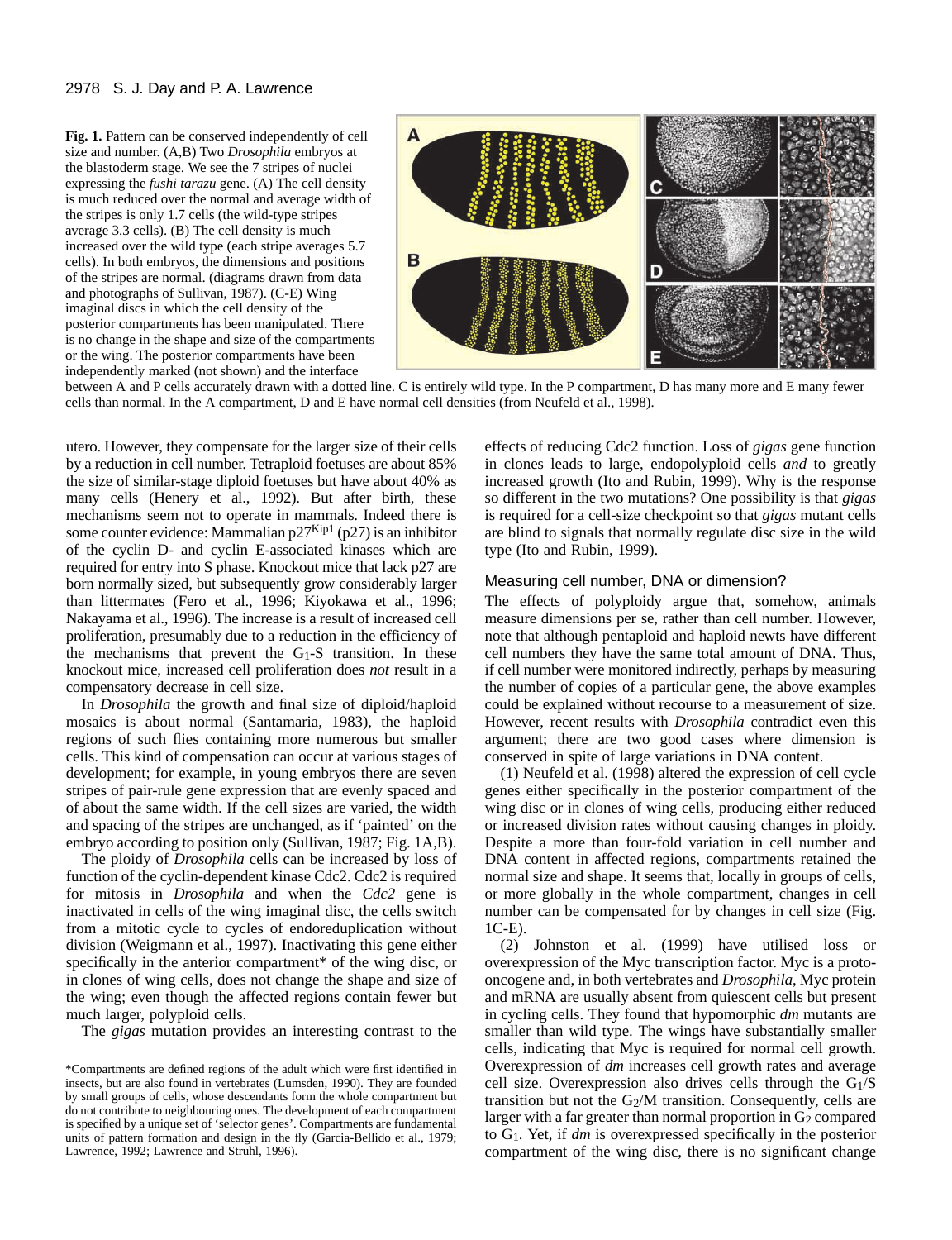#### Measuring dimensions: the regulation of size and shape 2979



**Fig. 2.** Regulation of growth can be independent of cell number in plants. Sections through the shoot apex of chimeras in *Datura*. (A) All diploid; (B) outer layer octoploid, inner layers diploid; (C) outer layer diploid, second layer octoploid, inner layers diploid. The shoot apical meristem initiates all shoot tissues (after Satina et al., 1940).

in the size of the compartment or in the proportions of the wing as a whole – even though the posterior compartment now consists of larger, but fewer cells. It is thought that, in this case, any 'excess' cells, cells that would make the posterior compartment too large, are removed by apoptosis. This finding reminds us that net growth results from both cell division and cell death.

## **(2) Plants**

In plants, growth occurs throughout life in conjunction with both determinate and indeterminate development. The leaf, for example, is a determinate organ whereas the shoot is often indeterminate – both along its longitudinal axis and (during secondary development in trees) along its radial axis. Although pattern formation in plants is poorly understood, laser ablation experiments (van den Berg et al., 1995) and clonal analysis (Poethig, 1987) indicate that patterning mechanisms are active throughout the growth of plant organs.

As in animal cells, the size of plant cells correlates with ploidy, but the effects of polyploidy in plants are more complex (Stebbins, 1950). Often, polyploid plants are simply larger than their diploid cousins. But in mosaic plants, we do see the same kind of compensation found in animals. For example, when the epidermis of an otherwise diploid thorn apple (*Datura*) is tetraploid, or even octoploid, growth and development occur normally despite greatly enlarged epidermal cells. In such plants, cell proliferation in the epidermis is markedly reduced so that the area of the epidermis matches that of the underlying cell layers. Similar compensation occurs if polyploid cells occur locally in other tissue layers (Satina et al., 1940; Satina and Blakeslee, 1941; Fig. 2).

In mosaic plants, the sensing of shape and size are unaffected by the growth rate of populations of cells within a leaf. For example, in *Pelargonium* leaves consisting of both wild-type cells that divide rapidly and mutant cells that divide slowly, the wild-type cells proliferate to occupy an excessive proportion of the leaf, yet the leaves are normal (Stewart et al., 1974).

Recent research has yielded more evidence of the control of size in plants.

(1) The Cdc2 protein (see above) is required for both DNA replication and mitosis in angiosperms (Hemerly et al., 1995; Mironov et al., 1999). Hemerly et al., (1995) made tobacco plants with reduced Cdc2 function; such plants have fewer cells than normal but there is no change in ploidy (Hemerly et al., 1995). Seedlings are at first smaller than wild type with oddly

shaped cotyledons but, as they grow, they become more and more normal. Later leaves have an almost wild-type size and shape, despite being made of many fewer, but larger cells. In *Arabidopsis*, the *AINTEGUMENTA* (*ANT*) gene encodes a transcription factor with an AP2 domain. *ant* mutants have reduced proliferation leading to smaller leaves and floral organs. Nevertheless there is compensation with the cells being much larger than normal. Interestingly, overexpression of an *ANT* transgene increases the duration of proliferation, giving much larger leaves and flowers. But now there is no compensatory decrease in cell size (Mizukami and Fischer, 2000).

(2) Transforming tobacco plants with the *ABP1* gene (which encodes a receptor for the plant hormone, auxin) allows an inducible increase in leaf-cell expansion. Leaf cells can be increased to about twice the normal volume, yet affected leaves develop to the wild-type size and shape, compensating for this increase in cell size by reducing proliferation (Jones et al., 1998).

(3) There is convincing evidence that plants can measure the dimensions of specific axes. Since plant cells are immobile, it had been thought that normal cell shapes would be a necessary part of making wild-type organ shapes. The development of *tangled1* mutants of maize shows that this is not the case. The *tangled1* mutation results in frequent misorientation of the cell wall that separates daughter cells, giving highly irregular cell shapes. Nevertheless, although *tangled1* mutants are smaller than wild-type plants and grow more slowly, the leaves and other organs are normally proportioned (Smith et al., 1996; Cleary and Smith, 1998). This suggests a mechanism that regulates growth in accordance with the dimensions of each axis of the leaf and independently of the arrangement of leaf cells.

The *ANGUSTIFOLIA* and *ROTUNDIFOLIA3* genes of *Arabidopsis* may encode components of such a mechanism (Tsuge et al., 1996). Plants mutant at either locus have approximately the wild-type number of cells. However, cells in *angustifolia* mutants fail to elongate normally across the leaf, making narrow leaves; while *rotundifolia3* mutant cells do not stretch properly along the leaf, giving short leaves.

Measurement of specific axes is also suggested by plants in which proliferation has been experimentally increased. In the *Arabidopsis* root, longitudinal growth is indeterminate but radial growth is determinate. Overexpression of the mitotic cyclin gene *CYC1At* enhances cell proliferation in the roots (Doerner et al., 1996) and transformants develop a greatly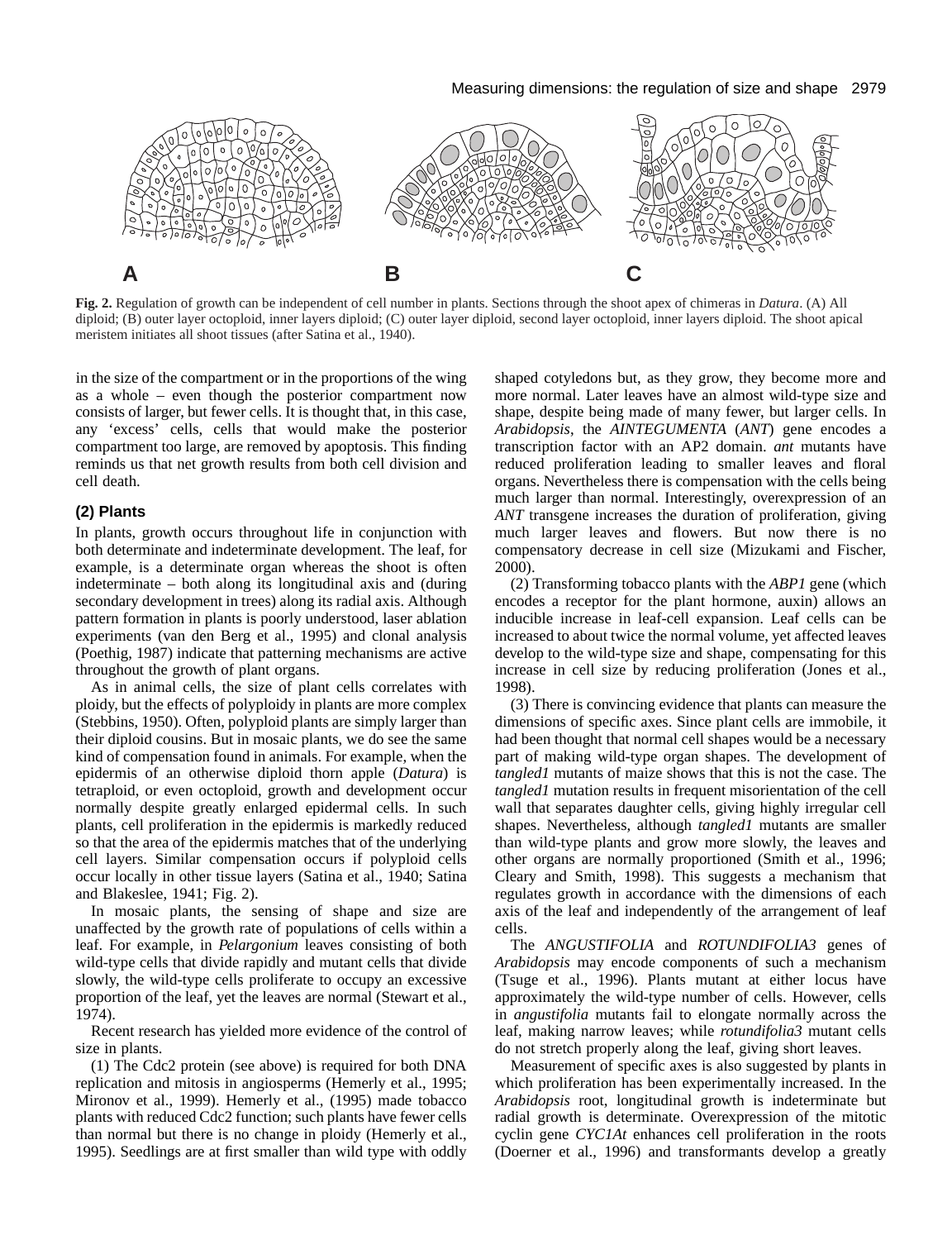enlarged root system, with more and longer roots that contain cells of about normal size. However, the radial morphology of individual roots is unaffected. Thus the extra cells are exclusively deployed in making the roots longer and more branched – indicating that regulation of growth in the radial axis is separable from that of growth in the longitudinal axis.

## **THE BASIS FOR THE REGULATION OF ABSOLUTE SIZE: THE DROSOPHILA WING**

The evidence discussed above indicates that, in both plants and animals, there are mechanisms for measuring the dimensions of organs. To consider these mechanisms, we now discuss the *Drosophila* wing, a system in which growth occurs in conjunction with patterning. Given the large proportion of homologous genes as well as the apparent similarities between the mechanisms that generate pattern in *Drosophila* and in the vertebrate embryo, we believe *Drosophila* is a model system for growth control in small-scale animal systems – there may be special mechanisms to monitor and determine the final size of organs in large systems such as postembryonic elephants.

We argue below that wing size is one outcome of patterning mechanisms intrinsic to the wing disc; in particular that gradient(s) of morphogen(s) in the wing may regulate cell growth, division and survival to fix wing size. For reviews of wing growth and patterning, see Bryant and Simpson (1984), Cohen (1993), Blair (1995), Edgar and Lehner (1996), Lawrence and Struhl (1996), Newman and Cohen (1997), and Serrano and O'Farrell (1997).

#### **(1) Description of wing growth**

The *Drosophila* wing is generated by the wing imaginal disc. The wing disc contains about 40 cells in the first instar larva of which about 30 will form the anterior (A) compartment and about 10 the posterior (P). In the larva, the cells first enlarge about sixfold and then divide steadily throughout subsequent larval life. Divisions initially reduce the cell size sharply, after which cell growth and cell division are roughly coordinated so that average cell size diminishes only slightly as the disc grows. There is a low level of apoptosis during the growth of the wildtype wing disc (Williams et al., 1993).

Until the mature larval stage, cell divisions occur all over the wing disc, the rate of growth being approximately uniform (Garcia-Bellido and Merriam, 1971; Gonzalez-Gaitan et al., 1994; Milán et al., 1996). Interestingly, cells in different phases of the cell cycle are present largely as small, synchronised clusters – but this is not because they descend from single cells dividing in a regular rhythm. Indeed, members of clusters are not clonally derived and the pattern of clusters is labile (Milán et al., 1996). In the final stages, there are regional differences in the patterns of cell growth and division, for example there is a temporary cessation of cell division at the future wing margin (O'Brochta and Bryant, 1985; Hartenstein and Posakony, 1989; Johnston and Edgar, 1998). The final number of cells in the wild-type wing disc at metamorphosis is about 50,000. The adult wing is produced by the eversion of the wing disc and its cells neither divide nor grow. The size and shape of the adult wing is therefore predetermined by the patterns of cell growth, division and death in the disc.

## **(2) Patterning of the wing disc**

At the formation of the wing disc, the selector gene *engrailed* is already expressed in the P compartment and, amongst many other things, instructs all P cells to secrete the Hedgehog signalling protein. Hedgehog diffuses a short way into the A compartment where it induces A cells to produce another signalling protein: Decapentaplegic (Dpp) (Fig. 3A). Dpp acts as a morphogen and the gradient of Dpp concentration from the centre of the wing disc (the AP boundary) to the edges of the disc appears to regulate cell fate in both the A and P compartments. Thus the Spalt transcription factor is produced in a narrow band near the source of Dpp where the concentration is high, while the Omb transcription factor, whose production appears to be more sensitive to Dpp, is present in an overlapping but broader band (Lecuit et al., 1996; Nellen et al., 1996).

As it grows, the wing disc becomes further divided into a proximal compartment that will form the notum, and a distal compartment that will form the blade of the wing. The disc is then subdivided into a dorsal (D) compartment and a ventral (V) compartment. The DV compartment boundary runs along the edge of the wing. Interactions between dorsal and ventral wing cells lead to the production of another morphogen, the Wingless (Wg) protein, produced along the wing edge (Fig. 3B).

## **EXTRINSIC AND INTRINSIC REGULATION OF WING SIZE**

We now turn to control of the size and shape of the wing. We will first discuss extrinsic regulation of growth and then turn to intrinsic mechanisms. It seems that, generally, extrinsic mechanisms are concerned with a link between growth and nutrition; they are not involved in proportion and pattern, but do affect the rate of growth and also the final size of the fly. Edgar and colleagues (Johnston et al., 1999) have argued that nutrition-based and pattern-based regulation of growth operate in distinct ways: nutrition regulates the cell cycle via cyclin E acting at the G1/S checkpoint, and pattern acts through *cdc25*/*string* which intervenes at the G2/M checkpoint. Our emphasis in this essay is on the pattern-based regulation of growth. Moreover we think pattern mechanisms intrinsic to the disc are the most important and *largely* determine wing size: as suggested by the capacity of discs to achieve the correct size when transplanted into an adult female host (Bryant and Simpson, 1984; Bryant and Levinson, 1985; Jursnich et al., 1990).

## **GROWTH, NUTRITION AND SIZE**

Experiments on *Drosophila* and other insects show that the growth of the discs depends on extrinsic factors including hormones (reviewed by Stern and Emlen, 1999). There may be interactions between different imaginal discs; for example, removal of the hindwing discs in a caterpillar results in a butterfly with larger than normal forewings and forelegs (Nijhout and Emlen, 1998). Body and organ size are also related to nutrition: poorly fed larvae develop more slowly and can produce smaller flies. The wings of such flies are smaller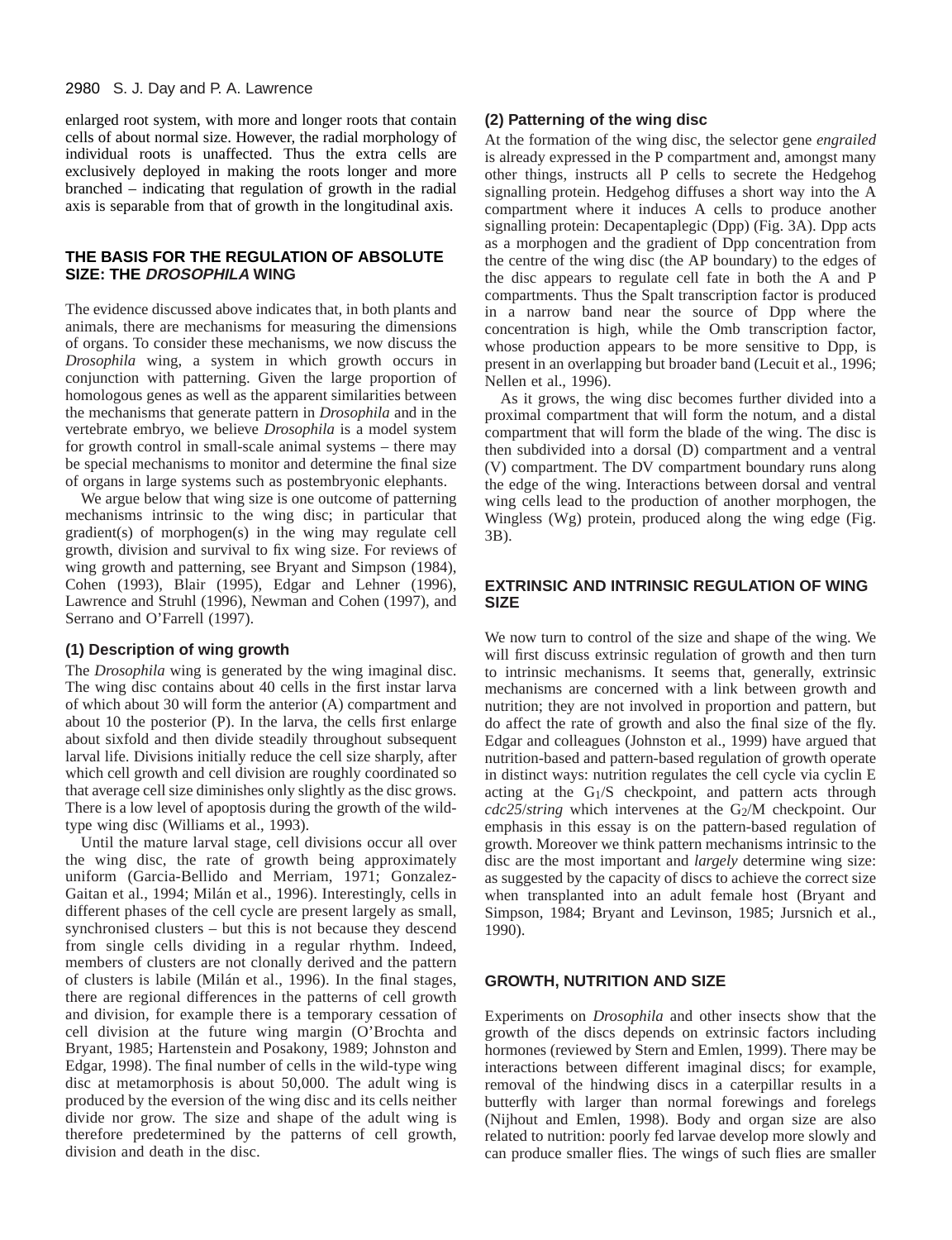because they contain smaller and fewer cells. Apart from this reduction in size, wing pattern is unaffected (Robertson, 1963; Bryant and Simpson, 1984).

## **(1) The insulin pathway**

*Drosophila* organ size may be influenced by factors produced in the fat body (Britton and Edgar, 1998). Candidates are a family of chitinase-related proteins that stimulate the proliferation of imaginal disc cells in culture (Imaginal Disc Growth Factors – IDGFs) (Kawamura et al., 1999). The effects of IDGFs are enhanced by insulin (Kawamura et al., 1999) and, indeed, an insulin-like peptide is present in the larval haemolymph (Seecof and Dewhurst, 1974; Meneses and De Los Angeles Ortiz, 1975), although its site of production is unknown. Furthermore, several recent papers have linked signalling through the *Drosophila* insulin receptor (InR) directly to size control (Chen et al., 1996; Leevers et al., 1996; Böhni et al., 1999; Montagne et al., 1999; Weinkove et al., 1999).

Strong loss-of-function mutations in the *InR* gene are lethal but flies with some loss of function survive and show a growth pattern similar to that induced by starvation: delayed development, smaller overall size and a reduction in both cell number and cell size (Chen et al., 1996; Böhni et al., 1999). The Flipper protein in *Drosophila* is homologous to the vertebrate insulin receptor substrate IRS1-4: an adapter for the insulin receptor. Mutations in the *flipper* gene cause a similar phenotype to a reduction in *InR* function. The effects of *flipper* mutations are cell autonomous (Böhni et al., 1999).

Studies on mammalian cells and *C. elegans* indicate that InR signalling is transduced via class I<sub>A</sub> phosphoinositide 3-kinases (PI 3-kinases) and their adapter proteins, to a serine/threonine kinase cascade that includes PKB and p70S6 kinase (Weinkove et al., 1999 and references therein). Leevers and her colleagues (Leevers et al., 1996; Weinkove et al., 1999) have shown that inhibition of PI 3-kinase activity in *Drosophila* reduces both cell size and number. Overactivation of PI 3-kinase increases cell size, cell number and overall size. Interestingly, overactivation of PI 3-kinase has different effects on the cells in different stages of the cell cycle. In particular, it is more effective at driving cells through the G1/S transition than the  $G<sub>2</sub>/M$  transition (compare with the effects of overexpressing dm (Johnston et al., 1999, described above). All of these effects are cell autonomous.

Lastly, Montagne et al., (1999) have shown that loss-offunction mutations in the *Drosophila* S6 kinase gene cause a severe delay in development and reduction in size: although again without a change in pattern. Intriguingly, the smaller size of mutant flies is entirely due to a reduction in cell size, without a reduction in cell number. This mutation also acts cell autonomously.

Overall, the research suggests that the InR signalling pathway provides a cell autonomous mechanism through which the size of imaginal discs is regulated by an extrinsic insulin-like signal. Manipulation at different points of the pathway can affect both cell number and cell size (INR, Flipper, PI 3-kinase), or just cell size (S6 kinase). It is not clear how this pathway relates to other mechanisms that must control proportion, shape and size.

## **(2) Nitric oxide**

The concentration of a diffusible growth inhibitor produced

inside an organ could relate to organ size by a mechanism utilising the change in surface area to volume ratio of an organ as it grows. As size increases, the surface area to volume ratio decreases. Therefore, if all cells in a developing organ produced a growth inhibitor at a steady rate, then, as the organ grew, the internal concentration of the inhibitor would rise. At a critical level, the inhibitor could stop growth. This could give growth control based on total volume rather than cell number.

There is evidence that nitric oxide (NO) acts as such an intrinsic inhibitor (Kuzin et al., 1996). NO diffuses readily between cells and, among other functions, can suppress DNA synthesis and reduce cell proliferation (Garg and Hassid, 1989; Lepoivre et al., 1990; Kwon et al., 1991). NO synthase (Nos) activity in imaginal discs can be detected and increases from the third instar onwards. Overexpression of Nos in late larvae reduces final disc size, while inhibition of Nos increases it. The changes in size are associated with altered cell proliferation (Kuzin et al., 1996).

A mechanism for size control based on the surface area to volume ratio could work through NO but there are at least two complications. Firstly, the observations suggest that the rate of production of NO per cell is not constant but increases during the third instar. Secondly, it seems that the effects of Nos depend on which axis is considered. Inhibition of Nos increases leg size in the AP and DV axes but not in the proximodistal (PD) axis; whereas ectopic Nos expression decreases size in the PD axis but does not affect the AP and DV axes (Kuzin et al., 1996).

## **INTRINSIC MECHANISMS LINKED TO PATTERN FORMATION**

Two lines of evidence suggest the important principle that, in the main, pattern determines growth rather than vice versa: firstly, the phenomenon of competition; and secondly the effects of changing the distribution of morphogens, or of manipulating the ability of cells to perceive them.

## **(1) Competition**

More than 20 years ago a surprising and illuminating phenomenon was discovered in the wing disc (Morata and Ripoll, 1975; Simpson, 1976, 1979; Simpson and Morata, 1981). *Minutes* are a large class of mutations that, in one dose, reduce the capacity of protein synthesis (for example by cutting the number of complete ribosomes) and slow down development. Simpson and Morata made flies that contained both normal and *Minute* cells and found that cells compete with each other during growth in vivo. It is as if the final structure of the wing is mapped out in advance as a limited and shaped 'space' and, as cells proliferate to create and fill this space, there is a struggle to survive. Stronger cells, which grow and divide more rapidly, compete with weaker ones and the weaker ones die – they are 'killed' by the stronger ones (Fig. 4). Thus the wing becomes made entirely, or almost entirely by descendants of the strongest cells present. What is strong and weak is relative, so certain weak cells are eliminated if they are accompanied by stronger ones, yet the same type of weak cells will predominate and 'kill' if they are mixed with cells even weaker than they (Simpson and Morata, 1981). These observations establish the competitive nature of growth, they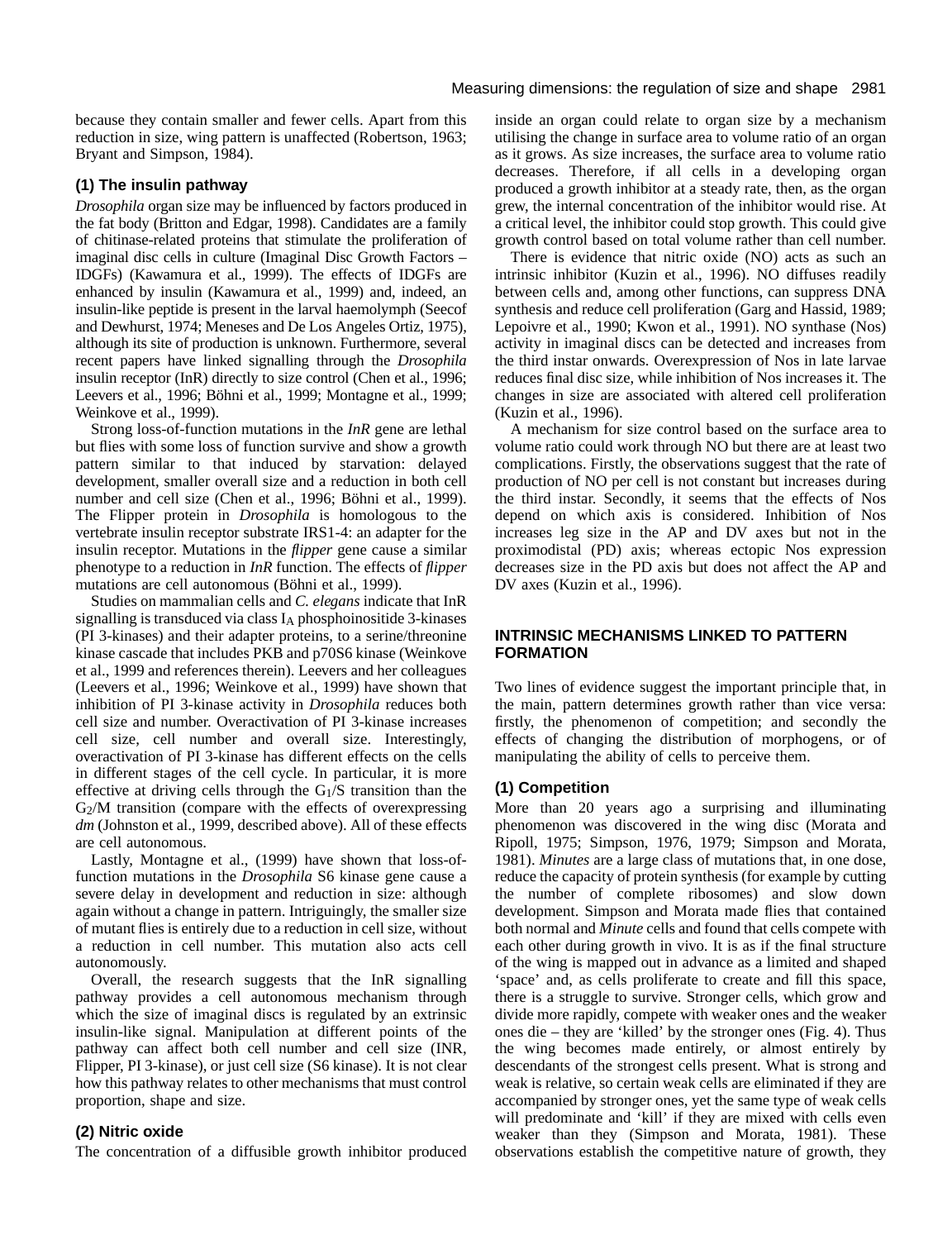

**Fig. 3.** Morphogens in the wing disc of *Drosophila.* (A) The expression pattern of the *Dpp* gene which is confined to a narrow strip of those A cells that are close to the P compartment. Dpp protein spreads outwards from this line source and forms gradients that cover both the A and P compartments, organising pattern and growth. (B) The expression pattern for the *wingless* gene which also sets up a morphogen gradient with its peak at the dorsoventral compartment border (sharp line in blue). There is also some *wingless* expression in parts of the notum (below). Images courtesy of Sean Carroll and Scott Weatherbee.

also suggest that apoptosis and cell division are integrated and that both are outcomes of this competition.

Competition is related to compartments. Simpson showed that, if compartments were founded by a mixture of weak and strong cells, then the weak ones were mostly eliminated; when there were a few surviving weak cells, they were found close to the compartment boundaries. However, if any compartment consisted entirely of weak cells these cells were protected from competition; for example from wild-type cells in the adjacent compartment. These and other findings showed that competition does not occur across compartment boundaries.

When most of the larva consisted of normal cells, compartments made entirely of a different kind of slowgrowing cells were rushed into maturation and gave diminutive pieces of pattern, such as a tiny half-wing. However in other cases where these weaker cells constituted a larger proportion of the fly, development was delayed and all these slow-growing compartments had time to reach normal size and fit in perfectly with the rest of the fly. In these cases Simpson showed that the normal compartments first filled up with cells, stopped growing and then waited for the weak compartments to complete growth. This shows that growth is not strictly dependent on time, but continues until the preordained size is attained. We think these observations are important since, as pointed out by Simpson (1976), they show that pattern controls growth and not vice versa. Patterning mechanisms divide the wing into compartments, and these are the units in which size is controlled.

Competition experiments also show that net growth of a compartment (the outcome of cell division, cell growth and cell death) is under continuous global control. Since the decision whether to die, grow or divide must ultimately be made at the level of each cell, there should be a mechanism to convey information related to the size of the compartment to individual cells. Experiments on Dpp and Wg suggest that morphogen gradients provide a means to do this.

## **(2) The Dpp and Wg morphogens**

Changes in the pattern or level of Dpp and Wg production can redesign the wing, suggesting that these morphogens not only pattern the organ but also determine dimensions.

Defective production of either Dpp (Spencer et al., 1982; Zecca et al., 1995) or Wg (Sharma and Chopra, 1976; Couso et al., 1994) in the wing primordium reduces the wing to a stump (Fig. 5B). Furthermore, downstream components (Omb, Spalt) needed for transduction of the Dpp (e.g. *tkv*, Burke and Basler, 1996, e.g. Spalt, de Celis et al., 1996) and Wg (e.g. *arm*, Peifer et al., 1991) signals are required cell autonomously throughout the wing to allow cell proliferation.

If extra Dpp (Capdevilla and Guerrero, 1994; Zecca et al., 1995) or Wg protein (Diaz-Benjumea and Cohen, 1995; Ng et al., 1996) is produced locally in clones, there is additional growth and the wing is substantially redesigned (Fig. 5). In a normal wing disc, Dpp and Wg are only produced together at the wing tip where the AP and the DV boundaries intersect. Notably, the growth effects of clones are most profound when a new site at which cells produce both Dpp and Wg is created; for example, when an ectopic Dpp-producing clone overlaps the DV boundary (the source of Wg). Ectopic sites at which both morphogens are produced can even organise the outgrowth of symmetrical winglets in which the spacing of pattern elements such as veins is normal (Zecca et al., 1995). These winglets may consist of elements of either the A or the P compartment, depending on where the clone originates. The ectopic Dpp/Wg-producing clones form a small strip including the tip of such winglets; the rest of the winglet is made by wild-type cells (Fig. 5A,C). In the eye, a DV border region near the equator organises growth, pattern and polarity at a distance; if an ectopic DV border is made by experiment, it induces ectopic eyelets (Cavodeassi et al., 1999). These observations illustrate that morphogen gradients specify pattern and scale.

**Fig. 4.** Competition in the wing disc of *Drosophila*. If a large vigorous clone is initiated in a wing compartment made up of weaker cells, it grows at the expense of those weaker cells. The drawing shows a wing with the posterior compartment shaded in blue. There is a *Minute+* clone (yellow) in the anterior compartment of the wing; as it spreads in the disc, this clone has met with a different clone (red) that has the same genotype as the rest of the wing (*Minute+/Minute***)**. The red clone of relatively weaker cells has been thinned and broken up by the more vigorous yellow clone (after Simpson and Morata, 1981).

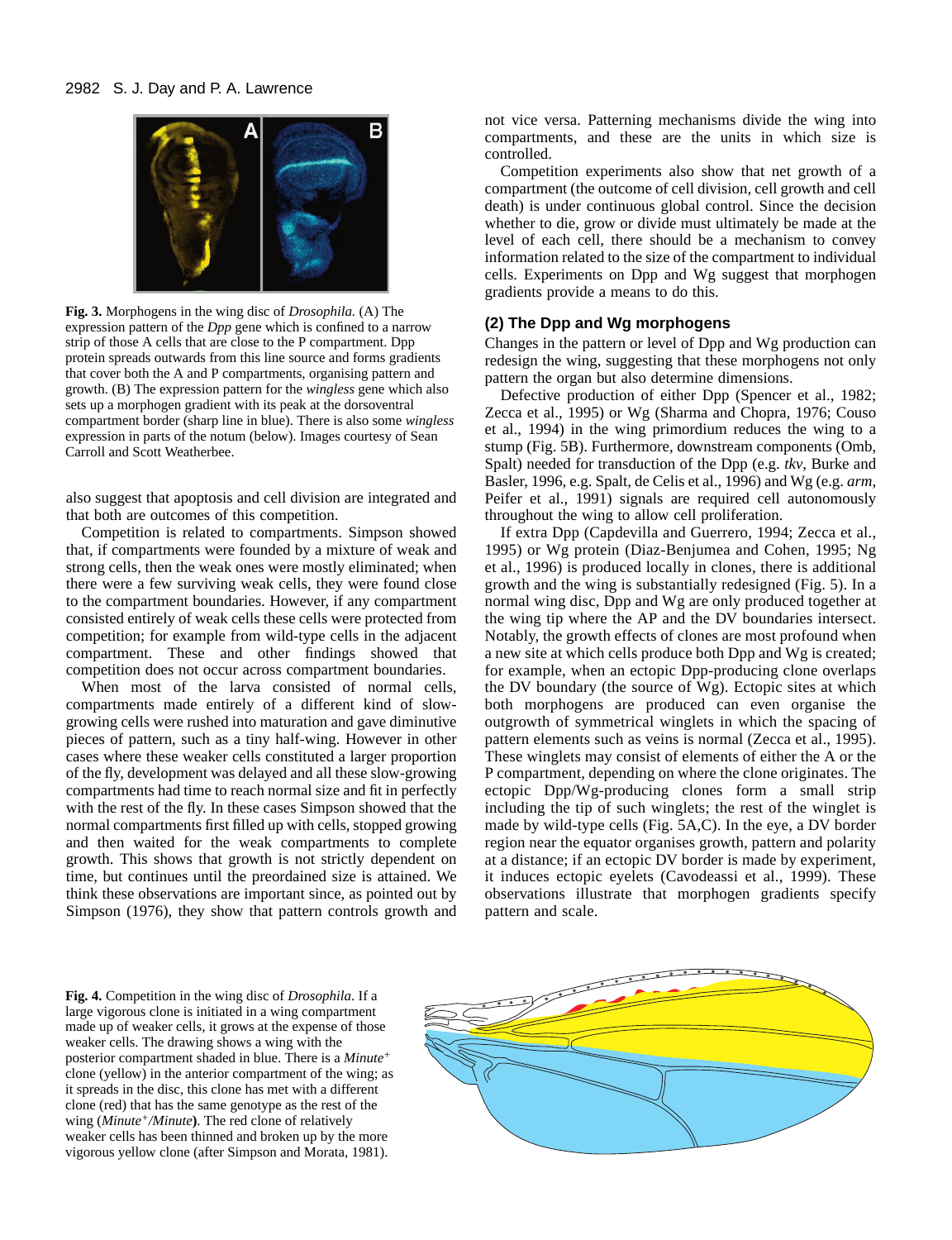

**Fig. 5.** Dpp gradients organise growth and pattern in the wing of *Drosophila*. (A) Small clones of *Dpp*-expressing cells can change the landscape of concentration of Dpp protein. The result is an outgrowth, in which the new peak in the concentration gradient leads to effects far beyond the clone (shown outlined by blue and red lines), the winglet formed being finely patterned in mirror symmetry. (B) A wing that lacks Dpp does not grow but forms a little stump. (C) If a clone of *Dpp*-expressing cells is induced in a stumpy wing, it now grows, the clone setting up gradients of Dpp protein which organise a symmetrical winglet. (from Zecca et al., 1995).

## **MODELS TO LINK WING DIMENSIONS WITH MORPHOGEN GRADIENTS**

The above observations could lead and have led to the conclusion that Dpp and Wg are agents that resemble growth factors, like insulin. But our model is different, it places emphasis not on how the cells are kept cycling but on what *stops* growth when the wing has reached its final size. At this point, growth ceases in spite of the continued presence of Dpp and Wg proteins. We argue that local growth could depend on local reading of the steepness of morphogen concentration gradients. This information might be continually used to control cell division and cell death (our hypothesis is based on experiments by Bohn, 1967 elaborated in Lawrence, 1970, 1992; Lawrence and Struhl, 1996).

In its simplest form, the hypothesis suggests that the end points of a morphogen gradient – at the highest and lowest concentrations – are fixed. Individual cells, or local groups of

## Measuring dimensions: the regulation of size and shape 2983

cells, monitor the declivity of the gradient and grow and divide for as long as the gradient is sufficiently steep. Growth anywhere in the field of cells stretches the gradient and so reduces its rake. Eventually, in each region of the field, the local steepness falls below a threshold and cell proliferation ceases. If naturally, or in an experimental situation, the steepness of the gradient were to become too gentle, there would be no net growth and the steepness could be restored by an increase in the frequency of apoptosis.

How steepness relates to cell number would depend on the mechanism of morphogen spreading – if the morphogen spread unhindered through or around cells and cell membranes, and the concentration gradient took up a simple monotonic shape without steps, such as would occur if the morphogen diffused freely, like a gas, then the steepness could be largely dependent on distance itself rather than on cell number. If steepness itself could be measured, growth could respond to dimension per se. This feature of the gradient model is what makes it attractive, for the experimental results ask for such a property. This model has an additional advantage: it could explain why cell division occurs all across the disc, since the slope of a morphogen gradient would be read locally at every point in a field of cells.

There are different means by which cells could transduce the steepness of a concentration gradient into the control of cell division and survival. The polar coordinate model incorporates one such mechanism, devised in part to explain intercalary growth observed during regeneration of insect (Bohn, 1967; reviewed in Bryant and Simpson, 1984; Lawrence, 1992) and amphibian limbs (French et al., 1976; Bryant et al., 1981) after surgical juxtaposition of proximal to distal tissue. This intercalation mechanism depends on cells acquiring a 'positional value' (Wolpert, 1969) according to the local concentration of a morphogen. Neighbouring cells then compare positional values. If the comparison reveals that the cells are too different to be nearest neighbours, intercalary cell proliferation is stimulated. Cell division and growth 'stretches' and reduces the steepness of the morphogen gradient. The newly produced cells adopt intervening positional values. The process reiterates until the complete range of positional values is created (Bryant and Simpson, 1984) with the morphogen gradient now being sufficiently gentle to give neighbouring cells neighbouring positional values.

Although this intercalation mechanism is an attractive model for regeneration, in its simplest form it cannot explain the ability of organs to regulate dimension independent of cell size. The model assumes that each cell has a unique positional value and if so it will only generate an axis of normal length if cells are the normal size.

If cells or groups of cells could measure the steepness of the morphogen gradient per se, size regulation could become independent of variation in cell size and number. These matters have been studied in *Dictyostelium* and leucocytes and it seems that such cells can compare the local concentration perceived at (a minimum of) two sites on the cell surface that are a fixed distance apart. They can detect differences in concentration of as little as 2% from one end of the cell to another, even in widely varying ambient concentrations (Zigmund, 1981; Parent et al., 1998; Jin et al, 2000; Servant et al, 2000; reviewed in Parent and Devreotes, 1999). This capacity should allow, in principle, for both the direction and the steepness of the gradient to be measured by individual epithelial cells. If such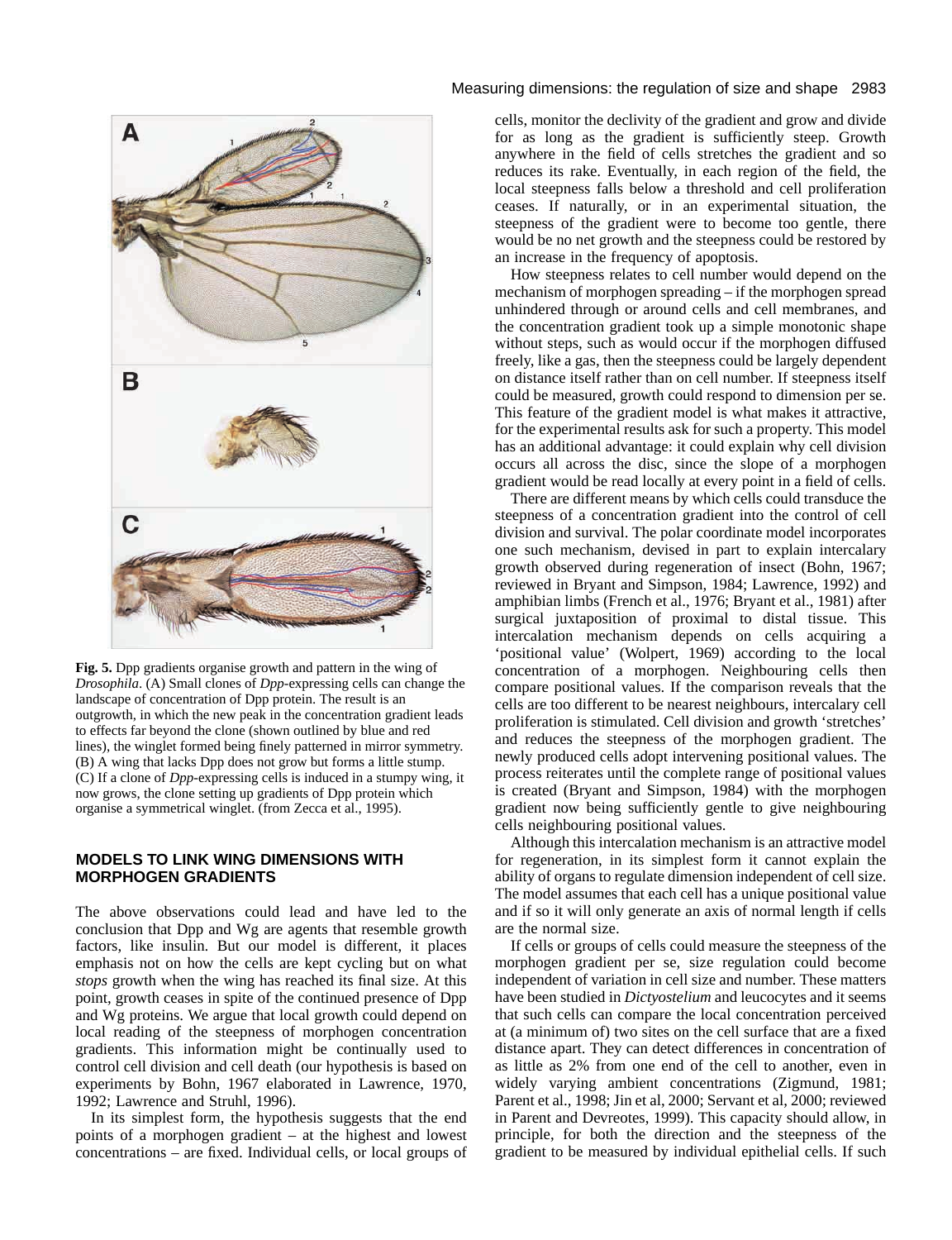measurements were made on a basis of distance itself, the mechanisms could be independent of cell size.

#### **Tests of gradient models for size control**

We have seen that morphogen gradients originate from compartment borders; our model therefore predicts that these borders should be crucial for growth. In the milkweed bug *Oncopeltus*, the abdominal segments grow at a fixed rate so that at every instar they enlarge by a certain proportion. In young larvae, two segments can be fused by excising the border region between them: the fused segment now continues to grow but only as a single segment, even though it contains cells from two (Wright and Lawrence, 1981). The segments of the adult abdomen of *Drosophila* are most probably homologous to those in *Oncopeltus* – in the fly, it is known that morphogens do emanate from borders between A and P compartments; here too they would be expected to determine growth of the segment as a whole (Struhl et al., 1997). Indeed, in some mutant lines of *Drosophila*, adjacent segments of the abdomen (sometimes only on one side) seem to lose the separating borders, become fused and, if so, grow only as much as one unit, causing distortion of the abdomen (Sobels, 1952). Also, in the wing of *Drosophila*, a combination of two mutations makes the wing enormous and deformed. Clones of mutant cells in the middle of the wing had no effects on wing size or shape, but the same mutant cells at the DV border changed the shape of the wing and caused much extra growth, extending far beyond the clone itself (Lawrence and Morata, 1976). All these above findings point to the borders as localised regions that can organise the growth of the whole unit.

Relevant experiments on the effects of morphogen gradients on size have also been done in the *Drosophila* embryo and larva, although the circumstances are somewhat different to the wing disc. If the body pattern is disturbed so that segments are created with too many cells, there is increased cell death in these segments and their normal size is restored. This again suggests some measure of size or cell counting, with the segments or compartments acting as units in the control of growth. However, if segments are made with too few cells, the embryo does not regulate, there is no extra cell division— but this may be because development of the *Drosophila* embryo is so rapid it does not have time to undertake extra cell divisions (Busturia and Lawrence, 1994; Namba et al., 1997; Li et al., 1999).

If mutant embryos are made that lack all maternally provided morphogens responsible for the AP axis, they are unpatterned and unsegmented in that axis, even though their cells differentiate and secrete cuticle. In such embryos the length of the AP axis is reduced to about 30% by cell death, yet the length of the DV axis is reasonably normal. The outcome is a tiny spherical larva (Struhl et al., 1992). Later in development, the zygotic morphogen thought to be largely responsible for patterning the AP axes of the A compartments is Wingless. Embryos that lack both *engrailed* and *wingless* genes lack compartment boundaries and also become nearly spherical. If Wg is provided uniformly at a high level to such embryos, little growth is restored. But, if a few stripes of Wg are provided, the embryos gain much more in length (Fig. 6). These results suggest that it is not the presence or absence of Wg that is important for growth, but rather its distribution. If it is uneven in distribution the cells survive, if it is either uniform, or missing altogether, the cells tend to die (Lawrence et al., 1996).



**Fig. 6.** Size may depend on the slope of a morphogen gradient. The wild-type larva of *Drosophila* hatches from the egg as shown on the right, but if it lacks compartments and is all made by A cells (*wg– en–)* it is small and spherical. If Wingless protein is added uniformly to such embryos they elongate slightly but if Wingless is added in a few stripes the growth is greater (we like to think that if Wingless were added in more stripes the growth would be greater still). Drawings to same scale (after Lawrence et al., 1996).

## **Counterevidence**

Although it is appealing to extrapolate these models to the wing and conclude that the slopes of the Dpp and Wg gradients control the size of the wing, there is no real confirmation of this. On the contrary, there are at least two pieces of evidence against the rake of Dpp and Wg gradients being directly responsible for growth.

(1) Ubiquitous expression of Dpp in the disc leads to greatly increased growth along the AP axis (Nellen et al., 1996). Yet, under the model, generalised production of Dpp, if it is strong enough, should abolish the Dpp concentration gradient by creating a uniformly high concentration. The gradient model predicts that a flat field of Dpp concentration might produce cells of one sort, with no growth and increased apoptosis.

(2) Ubiquitous activation of the Wg pathway in the wing disc via the expression of constitutively active Armadillo, causes no change in the size of the wing itself (Nagaraj et al., 1999). Again, the gradient model might predict that ubiquitous activation of the Wg pathway could prevent cells from perceiving the Wg gradient and reduce or abolish growth.

It is hard to weigh the significance of these observations and decide how much they argue against the gradient model because there are even more complications that need to be considered:

### **Complications**

We list four kinds of complications.

(1) Cell affinity: consider the effects of blocking receipt of the Dpp signal in a cell that is located in the middle of the wing, near the source of Dpp. Failure to 'see' Dpp will change the positional information received by that cell, it will now differentiate as if it were at a site remote from the source of Dpp, that is at the edge of the wing. It, and its descendants, will acquire the affinities of cells at that remote location, and the clone will round up as it tends to sort out from its now different neighbours, its cells dying not because they cannot grow, but because they become crowded, and/or because they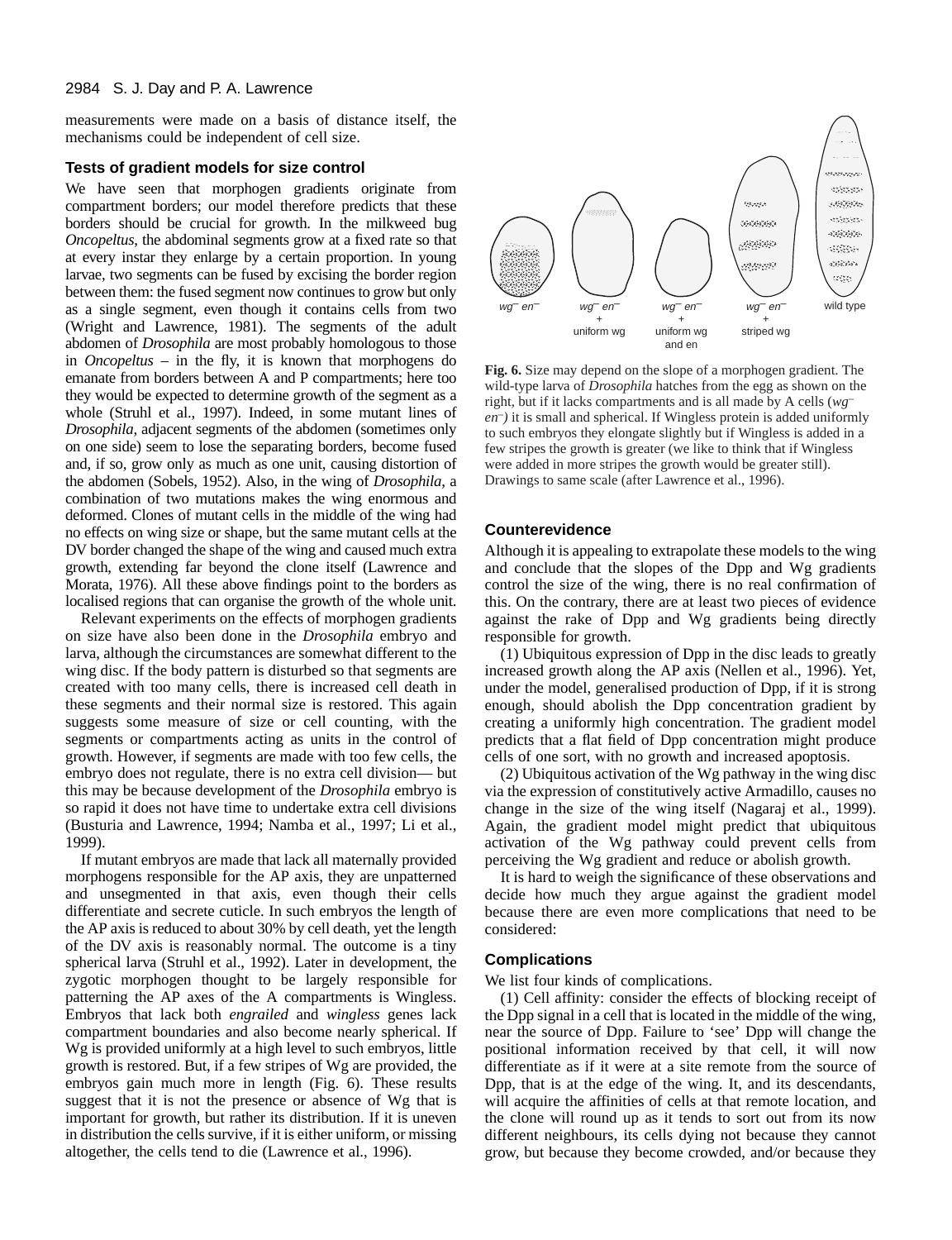cleave from the epithelium to form a separate vesicle (Wigglesworth, 1940; Steinberg, 1963; Blair and Ralston, 1997; Rodriguez and Basler, 1997; Lawrence et al., 1999). There is some evidence that this may happen in the wing where *tkv*<sup>−</sup> clones (which lack the receptor for Dpp) survive if they are far from the source of Dpp. However, if these same clones are induced near to the source of Dpp they tend to disappear (see Burke and Basler, 1996, but note these authors offer different explanations for their observations).

(2) Changes of mechanism that occur during development: for example, the D/V boundary of the wing is the source of the Wg morphogen gradient, and yet it is not formed until the second instar. Thus growth of the young disc cannot depend on a gradient of Wg, at least not in the same way as later on. The response to Wg also varies depending on the location and stage: we have seen that the Wg morphogen gradient may promote and regulate growth in much of the wing disc, yet Wg is specifically required in the third instar for the *cessation* of cell proliferation at the wing margin (O'Brochta and Bryant, 1985; Phillips and Whittle, 1993; Johnston and Edgar, 1998).

(3) Receptors: Wg and Dpp can influence the amount and distribution of their receptors (Cadigan et al., 1998; Lecuit and Cohen, 1998). Other feedback loops of this kind can affect the shapes and behaviour of morphogen gradients; see for example studies of the *brinker* gene (Campbell and Tomlinson, 1999; Jazwinska et al., 1999; Minami et al., 1999).

(4) Secondary morphogens: there is another possibility that perhaps wing size is not controlled directly by the gradients of Wg and Dpp, but instead by concentration gradient(s) of some secondary morphogen(s) downstream of these agents. This would be a blatant violation of Occam's razor, but his razor has not proved too useful a standby in the increasingly baroque world of developmental genetics. In any case, there is some evidence for secondary morphogens in *Drosophila*: The orientation of hairs and bristles in the fly epidermis is thought to depend on the local direction of slope – or vector – of a morphogen gradient (Lawrence, 1966; Stumpf, 1966; Usui et al., 1999). In the adult abdomen, it has been shown that polarity is dependent on the Hedgehog (Hh) primary morphogen, but is not determined directly by it. Instead it appears that a secondary morphogen with a longer range is induced by Hh and it is the vector of this secondary gradient that determines polarity (Struhl et al., 1997; Lawrence et al., 1999).

This hypothesis of a secondary gradient raises an important question about our model: if growth is to depend on local measurement of steepness of a morphogen gradient, we need to know which gradient; is it the primary gradient that gives positional information, or is it a gradient of a secondary morphogen that might also be responsible for polarity? Some results on the adult abdomen argue that the primary (Hh) gradient may not be directly responsible for growth: clones of *smoothened*<sup>−</sup> cells cannot receive Hh, and therefore differentiate the type of cuticle usually found at the centre of the A compartment, regardless of their actual position. If such clones are located in the centre of the A compartment, remote from the sources of Hh, they grow normally and are normally polarised (Struhl et al., 1997). In this region at least, growth and polarity are apparently independent of Hh; one explanation is that they might both depend on the same secondary gradient.

To conclude – we have argued that shape and size in both animals and plants is controlled in part by mechanisms that

#### Measuring dimensions: the regulation of size and shape 2985

read absolute dimensions rather than cell number. We have discussed and advocated models that utilise gradients of morphogens but freely admit the evidence is equivocal.

We thank José Casal, Ottoline Leyser and Bill Sullivan for help with the figures and advice as well as Mark Bretscher, Bruce Edgar, Jean-Paul Vincent, Pat Simpson, Gary Struhl and an anonymous reviewer for constructive criticism.

## **REFERENCES**

- **Blair, S. S.** (1995). Compartments and appendage development in *Drosophila*. *BioEssays* **17**, 299-309.
- **Blair, S. S. and Ralston, A.** (1997). Smoothened-mediated Hedgehog signalling is required for the maintenance of the anterior-posterior lineage restriction in the developing wing of *Drosophila*. *Development* **124**, 4053- 4063.
- **Bohn, H.** (1967). Transplantationsexperimente mit interkalarer Regeneration zum Nachweis eines sich segmental wiederholenden Gradienten im Bein von *Leucophaea* (Blattaria). *Zool. Anz.* **30**, (Suppl. ) 499-508
- **Böhni, R., Riesgo-Escovar, J., Oldham, S., Brogiolo, W., Stocker, H., Andruss, B. F., Beckingham, K. and Hafen, E.** (1999). Autonomous control of cell and organ size by CHICO, a *Drosophila* homolog of vertebrate IRS1-4. *Cell* **97**, 865-875.
- **Britton, J. S. and Edgar, B. A.** (1998). Environmental control of the cell cycle in *Drosophila*: nutrition activates mitotic and endoreplicative cells by distinct mechanisms. *Development* **125**, 2149-2158.
- **Bryant, P. J. and Levinson, P.** (1985). Intrinsic growth control in the imaginal primordia of *Drosophila*, and the autonomous action of a lethal mutation causing overgrowth. *Dev. Biol.* **107**, 355-363.
- **Bryant, P. J. and Simpson, P.** (1984). Intrinsic and extrinsic control of growth in developing organs. *The Quarterly Review of Biology* **59**, 387-415.
- **Bryant, S. V., French, V. and Bryant, P. J.** (1981). Distal regeneration and symmetry. *Science* **212**, 993-1002.
- Burke, R. and Basler, K. (1996). Dpp receptors are autonomously required for cell proliferation in the entire developing *Drosophila* wing. *Development* **122**, 2261-2269.
- **Busturia, A. and Lawrence, P. A.** (1994). Regulation of cell number in *Drosophila*. *Nature* **370**, 561-563.
- **Cadigan, K. M., Fish, M. P., Rulifson, E. J. and Nusse, R.** (1998). Wingless repression of *Drosophila frizzled 2* expression shapes the Wingless morphogen gradient in the wing. *Cell* **93**, 767-777.
- **Campbell, G. and Tomlinson, A.** (1999) Transducing the Dpp morphogen gradient in the wing of *Drosoophila*: Regulation of Dpp targets by *brinker*. *Cell*, **96**, 553-562.
- **Capdevilla, J. and Guerrero, I.** (1994). Targeted expression of the signalling molecule decapentaplegic induces pattern duplications and growth alterations in *Drosophila* wings. *EMBO J*. **13**, 4459-4468.
- **Cavodeassi, F., Diez del Corral, R., Campuzano, S. and Dominguez, M.** (1999). Compartments and organising boundaries in the *Drosophila* eye: the role of the homeodomain Iroquois proteins. *Development* **126**, 4933- 4942.
- **Chen, C., Jack, J. and Garofalo, R. S.** (1996). The *Drosophila* insulin receptor is required for normal growth. *Endocrinology* **137**, 846-856.
- **Cleary, A. L. and Smith, L. G.** (1998). The *Tangled1* gene is required for spatial control of cytoskeletal arays associated with cell division during maize leaf development. *The Plant Cell* **10**, 1875-1888.
- **Cohen, S. M.** (1993). Imaginal disc development. In *The Development of Drosophila melanogaster*. (ed. M. Bate and A. Martinez Arias). pp 747-841. Plainview, New York: Cold Spring Harbor Laboratory Press.
- **Conlon, I. and Raff, M.** (1999). Size control in animal development. *Cell* **96**, 235-244.
- **Couso, J. P., Bishop, S. A., Martinez Arias, A.** (1994). The wingless signalling pathway and the patterning of the wing margin in *Drosophila*. *Development* **120**, 621-636.
- **de Celis, J. F., Barrio, R. and Kafatos, F. C.** (1996). A gene complex acting downstream of *dpp* in *Drosophila* wing morphogenesis. *Nature* **381**, 421-424.
- **Diaz-Benjumea, F. J. and Cohen, S. M.** (1995). Serrate signals through Notch to establish a Wingless-dependent organizer at the dorsal/ventral compartment boundary of the *Drosophila* wing. *Development* **121**, 4215-4225.
- **Doerner, P., Jørgensen, J-E., You, R., Steppuhn, J. and Lamb, C.** (1996).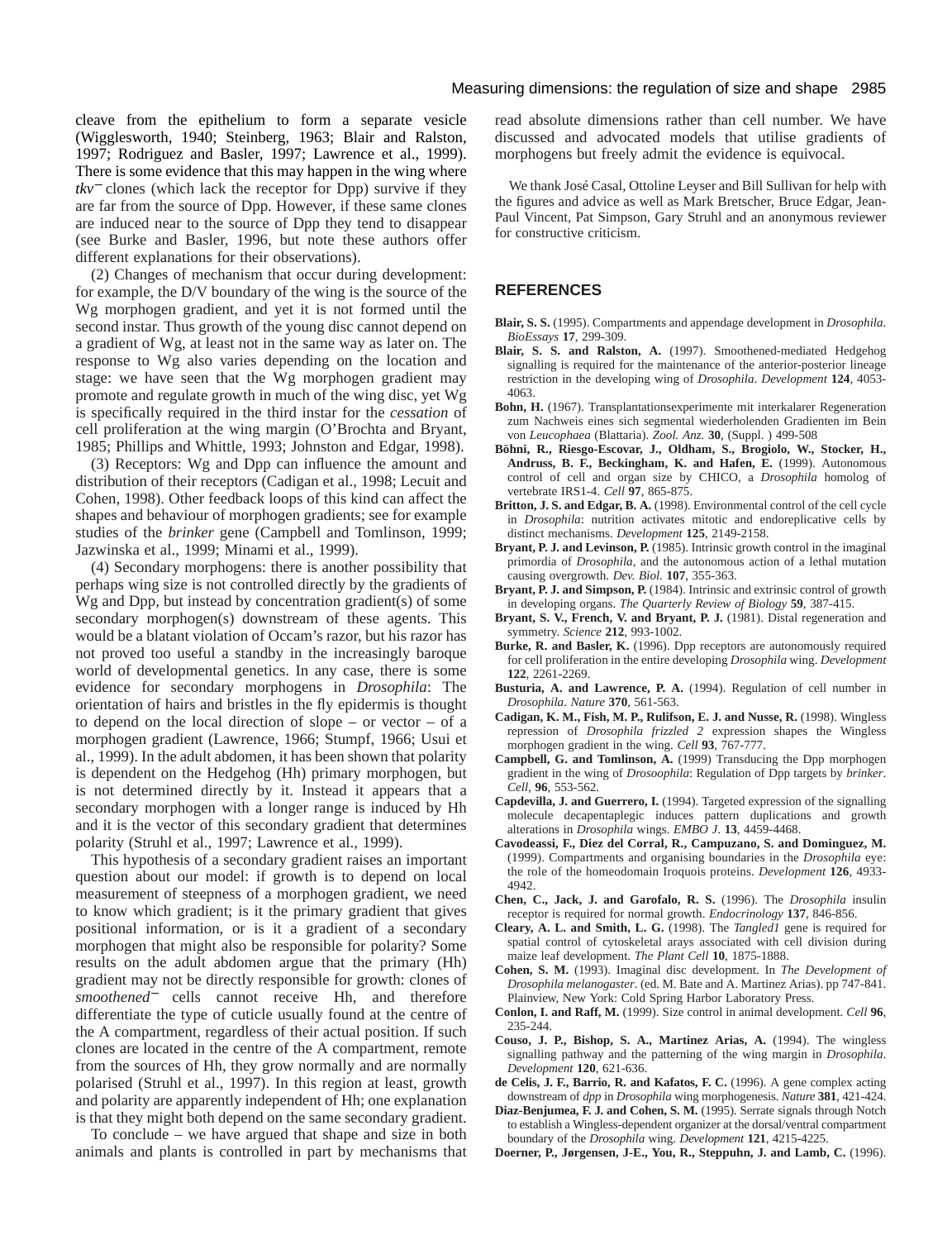Control of root growth and development by cyclin expression. *Nature* **380**, 520-523.

- **Edgar, B. A. and Lehner, C. F.** (1996). Developmental control of cell cycle regulators: a fly's perspective. *Science* **274**, 1646-1652.
- **Fero, M. L., Rivkin, M., Tasch, M., Porter, P., Carow, E. C., Firpo, E., Polyak, K., Tsai, L-H., Broudy, V., Perlmutter, R. M., Kaushansky, K. and Roberts, J. M.** (1996). A syndrome of multiorgan hyperplasia with features of gigantism, tumorigenesis, and female sterility in p27Kip1 deficient mice. *Cell* **85**, 733-744.
- **Frankhauser, G.** (1945). The effects of changes in chromosome number on amphibian development. *Quart. Rev. Biol.* **20**, 20-78.
- French, V., Bryant, P. J. and Bryant, S. V. (1976). Pattern regulation in epimorphic fields. *Science* **193**, 969-981.
- **Garcia-Bellido, A and, Merriam, J. R.** (1971), Parameters of the wing imaginal disc development of *Drosophila melanogaster*. *Dev. Biol.* **24**, 61- 87.
- **Garcia-Bellido, A., Lawrence, P. A., Morata, G.** (1979) Compartments in animal development. *Scient. Am*. **241**,102-110.
- **Garg, U. C. and Hassid, A.** (1989). Nitric oxide-generating vasodilators and 8-bromo-cyclic guanosine monophosphate inhibit mitogenesis and proliferation of cultured rat vascular smooth muscle cells. *J. Clin. Invest.* **83**, 1774-1777.
- **Gonzalez-Gaitan, M., Capdevila, M. P. and García-Bellido, A.** (1994). Cell proliferation patterns in the wing imaginal disc of *Drosophila*. *Mech. Dev.* **40**, 183-200.
- **Hartenstein, V. and Posakony, J. W.** (1989). Development of adult sensilla on the wing and notum of *Drosophila melanogaster*. *Development* **107**, 389- 405.
- **Hemerly, A., de Almeida Engler, J., Bergounioux, C., Van Montagu, M., Engler, G., Inzé, D. and Ferreira, P.** (1995). Dominant negative mutants of the Cdc2 kinase uncouple cell division from iterative plant development. *EMBO J.* **14**, 3925-3936.
- Henery, C. C., Bard, J. B. L. and Kaufman, M. H. (1992). Tetraploidy in mice, embryonic cell number, and the grain of the developmental map. *Dev. Biol.* **152**, 233-241.
- **Ito, N. and Rubin, G. M.** (1999). *gigas*, a *Drosophila* homolog of Tuberous Sclerosis Gene Product-2, regulates the cell cycle. *Cell* **96**, 529-539.
- **Jazwinska, A., Kirov, N., Wieschaus, E., Roth, S and Rushlow, C.** (1999). The *Drosophila* gene *brinker* reveals a novel mechanism of Dpp target gene regulation. *Cell*, **96**, 563-573.
- **Jin, T., Zhang, N., Long, Y., Parent, C. A. and Devreotes, P. N.** (2000)**.** Localization of the G Protein βγ Complex in Living Cells During Chemotaxis. *Science* **287**, 1034-1036.
- Johnston, L. A. and Edgar, B. A. (1998). Wingless and Notch regulate cellcycle arrest in the developing *Drosophila* wing. *Nature* **394**, 82-84.
- **Johnston, L. A., Prober, D. A., Edgar, B. A., Eisenman, R. N. and Gallant, P.** (1999). *Drosophila myc* regulates cellular growth during development. *Cell* **98**, 779-790.
- **Jones, A. M., Im, K. -H., Savka, M. A., Wu, M. -J., DeWitt, N. G., Shillito, R. and Binns, A. N.** (1998). Auxin-dependent cell expansion mediated by overexpressed Auxin-Binding Protein 1. *Science* **282**, 1114- 1117.
- **Jursnich, V. A., Fraser, S. E., Held, L. I., Jr., Ryerse, J. and Bryant, P. J.** (1990). Defective gap-junctional communication associated with imaginal disc overgrowth and degeneration caused by mutations of the *dco* gene in *Drosophila*. *Dev. Biol.* **140**, 413-429.
- **Kaplan, D. R.** (1992). The relationship of cells to organisms in plants: problem and implications of an organismal perspective. *Int. J. Plant Sci.* **153**, S28- S37.
- **Kaplan, D. R. and Hagemann, W.** (1991). The relationship of cell and organism in vascular plants. *Bioscience* **41**, 693-703.
- **Kawamura, K., Shibata, T., Saget, O., Peel, D. and Bryant, P. J.** (1999). A new family of growth factors produced by the fat body and active on *Drosophila* imaginal disc cells. *Development* **126**, 211-219.
- **Kiyokawa, H., Kineman, R. D., Manova-Todorava, K. O., Soares, V. C., Hoffman, E. S., Ono, M., Khanam, D., Hayday, A. C., Frohman, L. A. and Koff, A.** (1996). Enhanced growth of mice lacking the cyclin-dependent kinase inhibitor function of p27Kip1. *Cell* **85**, 721-731.
- **Kuzin, B., Roberts, I., Peunova, N. and Enikolopov, G.** (1996). Nitric oxide regulates cell proliferation during *Drosophila* development. *Cell* **87**, 639- 649.
- **Kwon, S. K., Stuehr, D. J. and Nathan, C. F.** (1991). Inhibition of tumor cell ribonucleotide reductase by macrophage-derived nitric oxide. *J. Exp. Med.* **174**, 761-767.
- **Lawrence, P. A.** (1992). *The Making of a Fly: The Genetics of Animal Design*. Oxford: Blackwell Scientific Publications.
- **Lawrence, P. A. and Struhl, G.** (1996). Morphogens, compartments and pattern: lessons from *Drosophila*? *Cell* **85**, 951-961.
- **Lawrence, P. A.** (1966). Gradients in the insect segment, the orientation of hairs in the milkweed bug. *J. exp. Biol* **44**, 607-620.
- Lawrence, P. A. (1970). Polarity and patterns in the postembryonic development of insects. *Adv. Insect Physiol*., **7**, 197-266.
- Lawrence, P. A. and Morata, G. (1976). Compartments in the wing of *Drosophila*, a study of the *engrailed* gene. *Dev. Biol*., **50**, 321-337.
- Lawrence, P. A., Casal, J. and Struhl, G. (1999). The hedgehog morphogen and gradients of cell affinity in the abdomen of *Drosophila*. *Development* **126**, 2441-2449.
- Lawrence, P. A., Sanson, B. and Vincent, J. P. (1996). Compartments, *wingless* and *engrailed*: patterning the ventral epidermis of *Drosophila* embryos. *Development* **122**, 4095-4103.
- **Lecuit, T., Brook, W. J., Ng, M., Calleja, M., Sun, H. and Cohen, S. M.** (1996). Two distinct mechanisms for long-range patterning by decapentaplegic in the *Drosophila* wing. *Nature* **381**, 387-393.
- **Lecuit, T. and Cohen, S. M.** (1998). Dpp receptor levels contribute to shaping the Dpp morphogen gradient in the *Drosophila* wing imaginal disc. *Development* **125**, 4901-4907.
- **Leevers, S. J., Weinkove, D., MacDougall, L. K., Hafen, E. and Waterfield, M. D.** (1996). The *Drosophila* phosphoinositide 3-kinase Dp110 promotes cell growth. *EMBO J.* **15**, 6584-6594.
- **Lepoivre, M., Chenais, B., Yapo, A., Lemaire, G., Thelander, L. and Tenu, J. P.** (1990). Alterations of ribonucleotide reductase activity following induction of the nitrite-generating pathway in adenocarcinoma cells. *J. Biol. Chem.* **265**, 14143-14149.
- **Li, Q. J., Pazdera, T. M. and Minden, J. S.** (1999). *Drosophila* embryonic pattern repair: how embryos respond to cyclin E-induced ectopic division. *Development* **126**, 2299-2307.
- Lumsden, A. (1990). The cellular basis of segmentation in the developing hindbrain *TINS* **13**, 329-335.
- **Meneses, P. and De Los Angeles Ortiz, M.** (1975). A protein extract from *Drosophila melanogaster* with insulin-like activity. *Comp. Biochem. Physiol. A* **51**, 483-485.
- **Milán, M. and Cohen, S. M.** (2000). Subdividing cell populations in the developing limbs of *Drosophila*: Do wing veins and leg segments define units of growth control? *Dev. Biol*. **217**, 1-9.
- **Milán, M., Campuzano, S. and García-Bellido, A.** (1996). Cell cycling and patterned cell proliferation in the wing primordium of *Drosophila*. *Proc. Natl. Acad. Sci. USA* **93**, 640-645.
- **Minami, M., Kinoshita, N., Kamoshida, Y., Tanimoto, H., and Tabata, T.** (1999). *brinker* is a target of Dpp in *Drosophila* that negatively regulates Dpp-dependent genes. *Nature*, **398**, 242-246.
- Mironov, V., De Veylder, L., Van Montagu, M. and Inzé, D. (1999). Cyclindependent kinases and cell division in plants – the nexus. *The Plant Cell* **11**, 509-521.
- **Mizukami, Y and Fischer, R. L.** (2000). Plant organ size control: *AINTEGUMENTA* regulates growth and cell numbers during organogenesis. *Proc. Natl. Acad. Sci. USA* **97**,942-947.
- **Montagne, J., Stewart, M. J., Stocker, H., Hafen, E., Kozma, S. C. and Thomas, G.** (1999). *Drosophila* S6 kinase. A regulator of cell size. *Science* **285**, 2126-2129.
- **Morata, G. and Ripoll, P.** (1975). Minutes: mutants of *Drosophila* autonomously affecting cell division rate. *Dev. Biol.* **427**, 211-221.
- **Nagaraj, R., Pickup, A. T., Howes, R., Moses, K., Freeman, M. and** Banerjee, U. (1999). Role of the EGF receptor pathway in growth and patterning of the *Drosophila* wing through the regulation of *vestigial*. *Development* **126**, 975-985.
- **Nakayama, K., Ishida, N., Shirane, M., Inomata, A., Inoue, T., Shishido,** N., Horii, I., Loh, D. Y. and Nakayama, K. (1996). Mice lacking p27<sup>Kip1</sup> display increased body size, multiple organ hyperplasia, retinal dysplasia, and pituitary tumors. *Cell* **85**, 707-720.
- **Namba, R., Pazdera, T. M., Cerrone, R. L. and Minden, J. S.** (1997). *Drosophila* embryonic pattern repair: how embryos respond to bicoid dosage alteration. *Development* **124**,1393-1403.
- Nellen, D., Burke, R., Struhl, G. and Basler, K. (1996). Direct and longrange action of a Dpp morphogen gradient. *Cell* **85**, 357-368.
- **Neufeld, T. P. and Edgar, B. A.** (1998). Connections between growth and the cell cycle. *Curr. Opin. Cell Biology* **10**, 784-790.
- **Neufeld, T. P., de la Cruz, A. F. A., Johnston, L. A. and Edgar, B. A.** (1998).